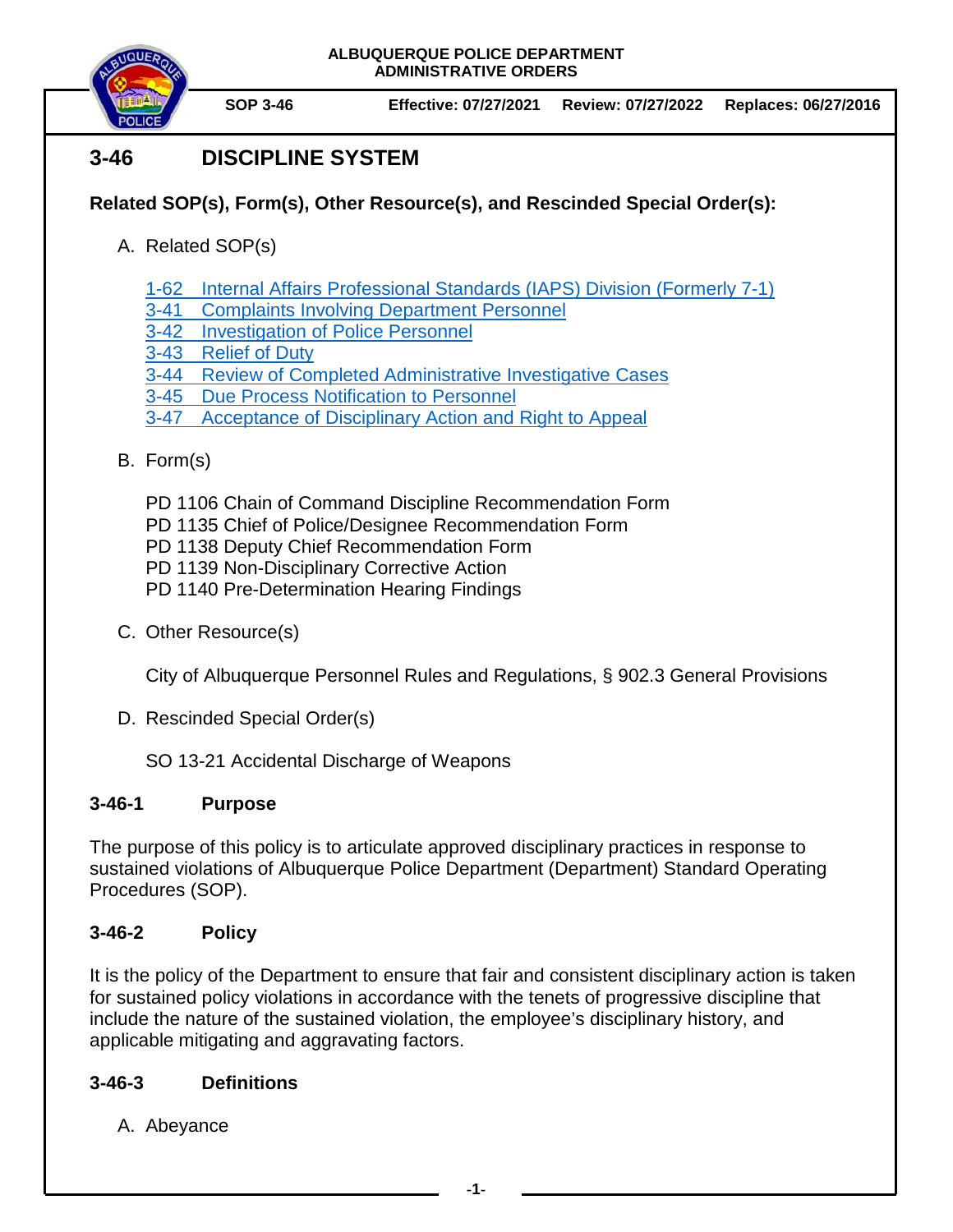

A temporary hold on part of a suspension to be served for a sustained policy violation. Abeyances are exceptions in the disciplinary process that shall be fully documented (see 3-46-4. 6.a.).

B. Aggravating Circumstances

Factors that increase culpability of the subject or the severity of the penalty associated with the act under the Chart of Sanctions. Aggravating circumstances must be objectively verifiable and credibly established in the investigation or by other means articulated by the disciplinary authority.

C. Chart of Sanctions

The appendix to this policy that identifies levels of disciplinary action to be imposed based on the classification of the offense and prior disciplinary history of the identified policy violations.

D. Findings

The recommended disposition for each allegation, based upon the totality of the evidence. Each allegation shall result in one of the following findings:

- 1. Administratively Closed: The allegations are duplicative or an investigation cannot be conducted because of the lack of information in the complaint.
	- a. Only the Commander of the Internal Affairs Professional Standards (IAPS) Division or Internal Affairs Force Division (IAFD) can approve this finding.
- 2. Exonerated: The investigation determines, by a preponderance of the evidence, that the alleged conduct did occur but did not violate Department SOPs, procedures, or training.
- 3. Not Sustained: The investigation is unable to determine, by a preponderance of the evidence, whether the alleged policy violation occurred.
- 4. Sustained: The investigation determined, by a preponderance of the evidence, that the alleged policy violation did occur.
- 5. Unfounded: The investigation determined, by clear and convincing evidence, that the alleged policy violation did not occur or did not involve the employee.
- E. Internal Affairs (IA)

The Divisions of the Department responsible for fairly, impartially, and thoroughly investigating internal complaints of policy violations by Department personnel and uses of force.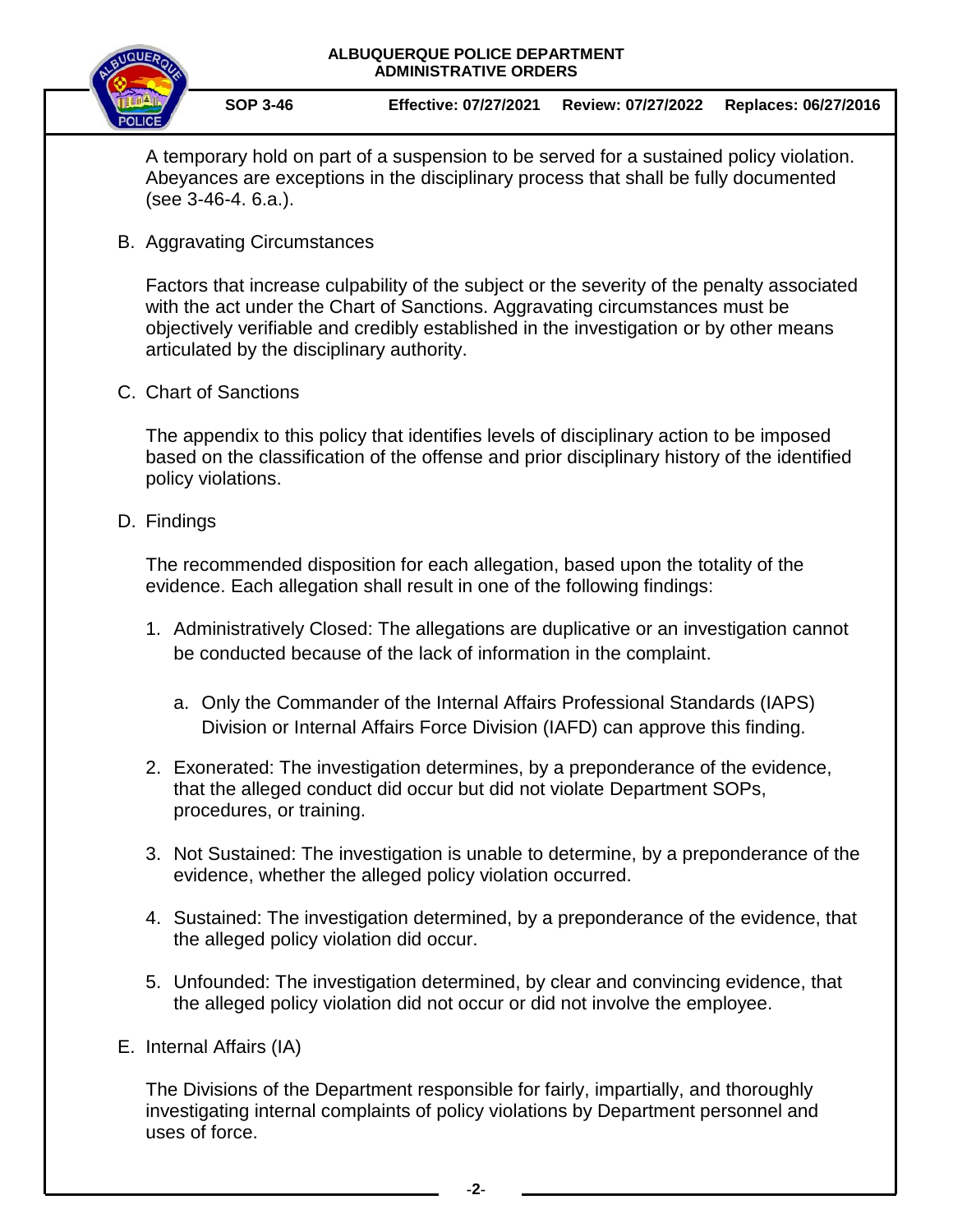

## F. Minor Policy Violations

Conduct that, if sustained, would result in discipline or corrective action less severe than a suspension based on the Chart of Sanctions.

G. Mitigating Circumstances

Factors that decrease the culpability of the act or the severity of the penalty associated with the act under the Chart of Sanctions. Mitigating circumstances must be objectively verifiable and credibly established in the investigation or by other means articulated by the disciplinary authority.

H. Non-Disciplinary Corrective Action (NDCA)

An action other than discipline taken to enable or encourage an officer to improve their performance for minor violations.

I. Pre-Determination Hearing (PDH)

A hearing that allows classified Department personnel who are facing disciplinary action, such as, but not limited to, suspension, dismissal from service, or demotion, to address allegations against them in regards to the proposed discipline.

J. Presumptive Discipline

The presumed disciplinary range prior to consideration of additional factors.

K. Prior-Related Offense

A sustained violation of policy from the same group of prior-related offenses as set forth by Appendix II and consistent with the time limitations set forth in this SOP. Prior-related offenses shall be used for progressive discipline in determining the final discipline imposed.

L. Progressive Discipline

A graduated range or level of increased discipline based on previously sustained policy violations for prior-related offenses as set forth by Appendix II and consistent with the time limitations set forth in this SOP.

- M. Sanction Classification
	- 1. A level of seriousness and corresponding level of discipline designated to each type of policy violation. Sanction classifications range from 1 (most serious) to 7 (least serious).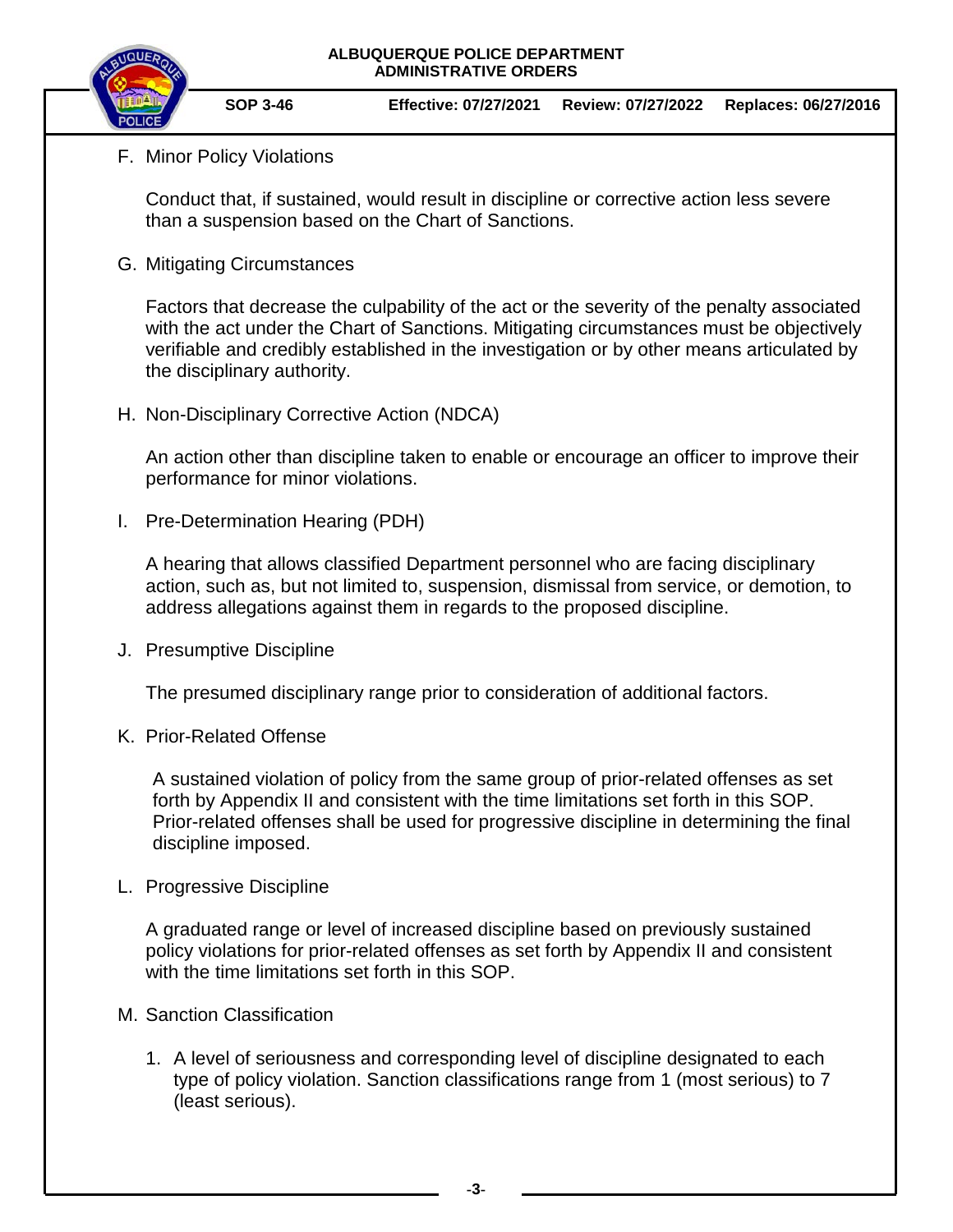

**SOP 3-46 Effective: 07/27/2021 Review: 07/27/2022 Replaces: 06/27/2016** 

- 2. To ensure consistent and objective application of discipline, all policy provisions shall receive a sanction classification based on the Chart of Sanctions:
	- a. Class 1: Any violation of law, policy, rule, or regulation, which:
		- i. Can foreseeably result in death or serious physical injury;
		- ii. Constitutes a willful and wanton disregard of Department guiding principles;
		- iii. Constitutes a felony crime, or a lessor criminal offense that is substantially contrary to the standards of conduct reasonably expected of a Department employee;
		- iv. Involves any act or omission which demonstrates a serious lack of the integrity, ethics, or character related to an employee's fitness to hold their position;
		- v. Involves egregious violations substantially contrary to the standards of conduct reasonably expected, to include those whose sworn duty is to uphold the law;
		- vi. Involves conduct that constitutes the failure to adhere to any condition of employment required or mandated by law and the City's Personnel Rules and Regulations; or
		- vii. Involves conduct that effectively disqualifies an employee from continued employment as a law enforcement officer.
	- b. Class 2: Conduct that involves the serious abuse or misuse of authority, unethical behavior, and/or acts that result in an actual serious, adverse impact on the Department's employee(s), the public, public safety, or to the professionalism of the Department.
	- c. Class 3: Conduct that involves an abuse or misuse of authority, unethical behavior, and/or acts that could reasonably have resulted in a serious adverse impact on the Department's employee(s), the public, or public safety, or to the professionalism of the Department.
	- d. Class 4: Conduct that is substantially contrary to the values of the Department; or that substantially interferes with the Department's mission, operations, or public trust; or that involves a serious risk to Department personnel or public safety.
	- e. Class 5: Conduct that has a pronounced negative impact on the operations or professional image of the Department, relationships with other Department personnel, agencies, or the public.
	- f. Class 6: Conduct that has more than a minimal negative impact on the operations or professional image of the Department; or conduct that negatively impacts relationships with other Department personnel, agencies, or the public.
	- g. Class 7: Conduct that has a minimal negative impact on the overall operations or professional image of the Department.

#### **3-46-4 Procedures 6**

- A. Sanction Classifications
	- 1. Violations subject to disciplinary action are identified by a sanction classification noted in the left margin next to the text it applies to in the policy.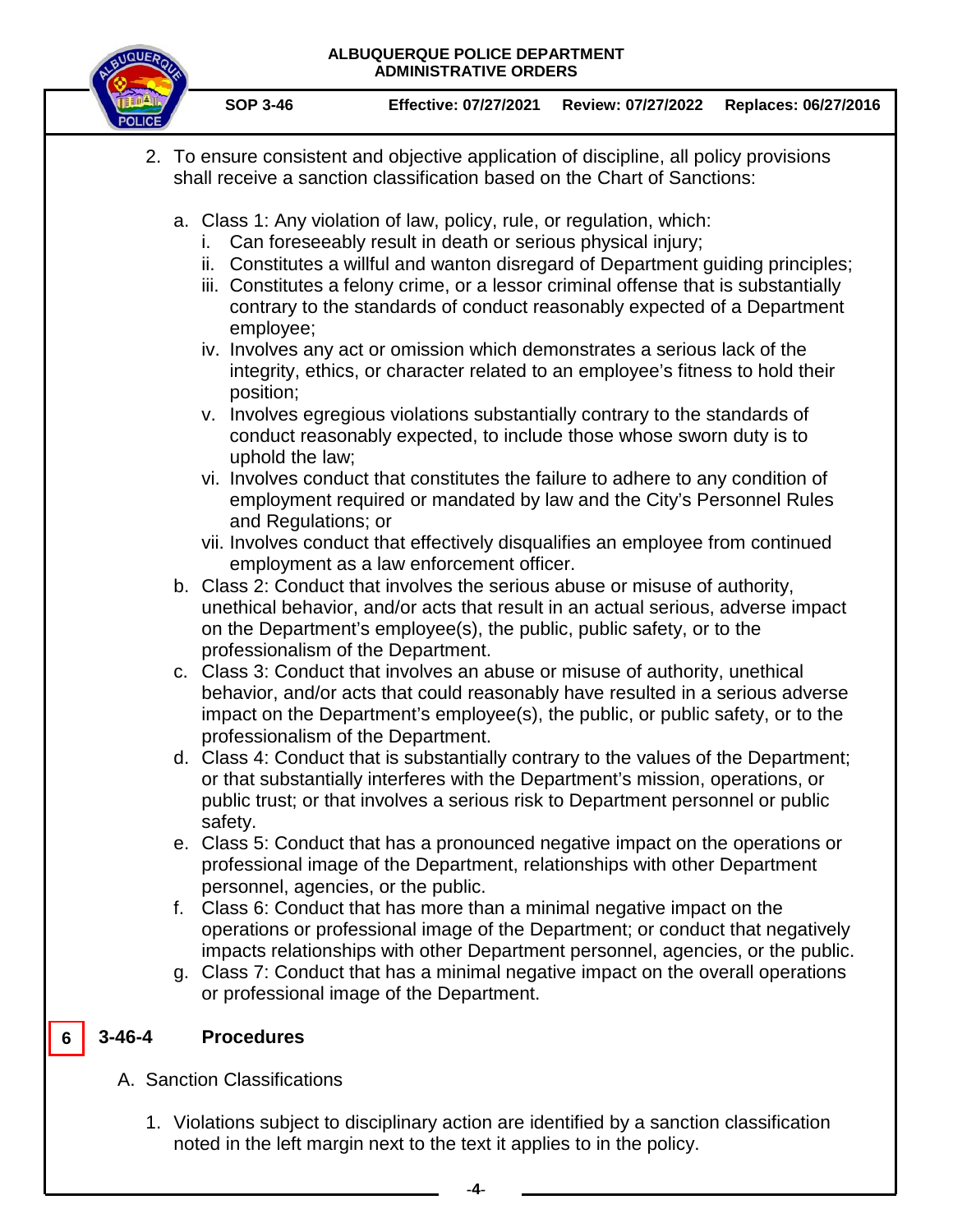

**SOP 3-46 Effective: 07/27/2021 Review: 07/27/2022 Replaces: 06/27/2016** 

- a. When a policy or Special Order does not specifically list a sanction classification, the IAPS Division shall determine the proper sanction classification based on similar offenses and the definitions in this SOP.
- b. In some cases, policies shall include sections for which a policy violation is not appropriate. These shall be noted by a "N/A" in the left margin.
- B. Chart of Sanctions
	- 1. The Chart of Sanctions shall provide the minimum, maximum, and presumptive discipline for the violation based on the sanction classification.
	- 2. Time Limitations on Chart of Sanctions
		- a. For the purposes of determining progressive discipline, the Department shall consider prior-related offenses. The timeline for a sustained violation shall run from the date discipline was imposed on the prior violation(s) to the date of the alleged misconduct in the current investigation.
			- i. Discipline involving a sustained violation of Class 1-4 offense shall be considered for the duration of the officer's career.
			- ii. Discipline involving a sustained violation of a Class 5 offense shall be considered for two (2) years prior to the current offense.
			- iii. Discipline involving a sustained violation of a Class 6 or 7 offense shall be considered for one (1) year prior to the current offense.
- C. Aggravating and Mitigating Circumstances
	- 1. Disciplinary authority shall take into account aggravating and mitigating circumstances when determining final discipline.
	- 2. Aggravating circumstances may include, but are not limited to:
		- a. Prior disciplinary history;
		- b. Lack of remorse; or
		- c. Lack of acceptance of responsibility.
	- 3. Mitigating circumstances may include, but are not limited to:
		- a. No disciplinary history;
		- b. Sincere remorse and acceptance of responsibility; or
		- c. Unique set of circumstances unlikely to reoccur.
- D. Disciplinary Action Packet (DAP)
	- 1. The DAP is used to calculate the recommended disciplinary action to be taken for any sustained allegations investigated by IA and the Civilian Police Oversight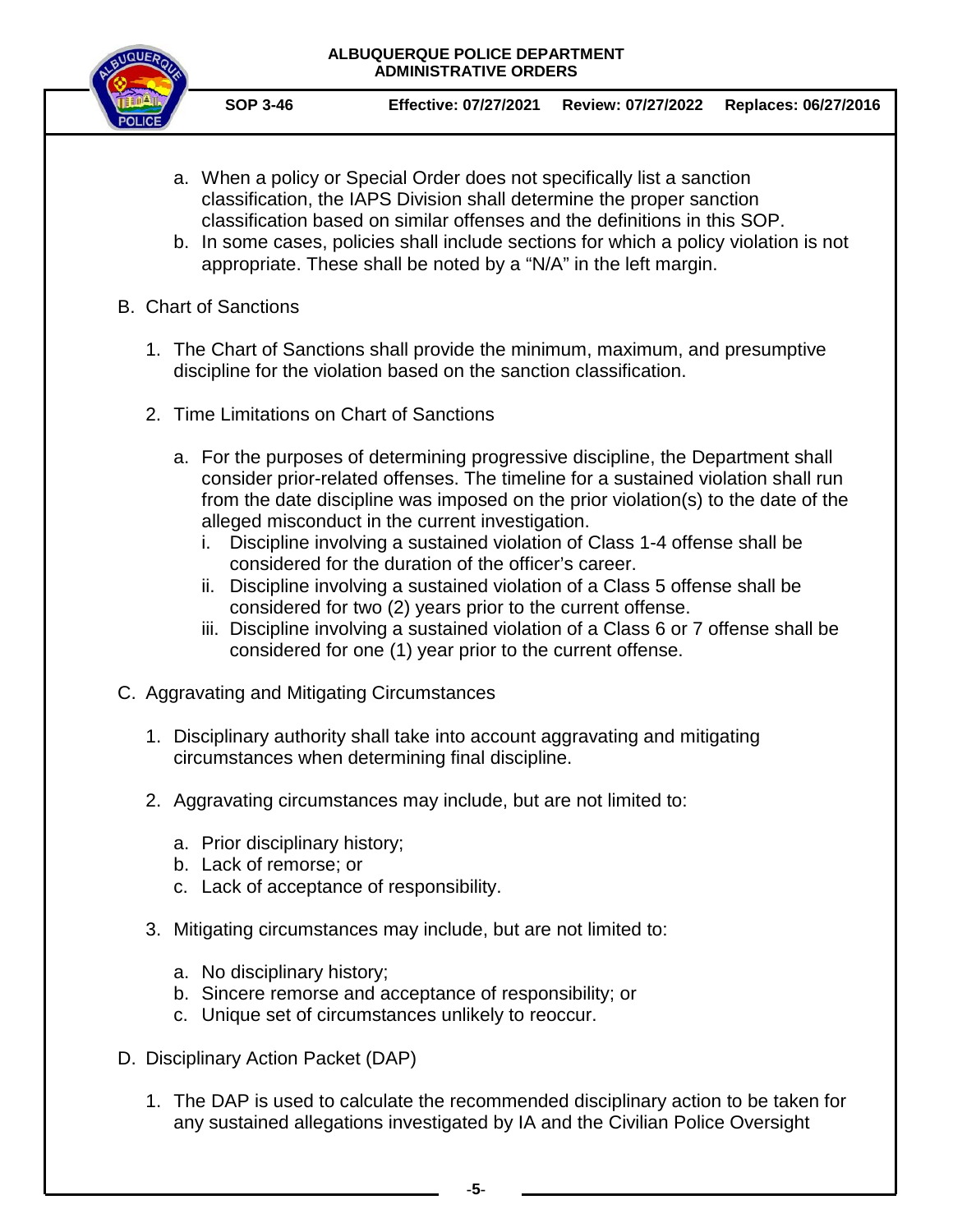

**SOP 3-46 Effective: 07/27/2021 Review: 07/27/2022 Replaces: 06/27/2016** 

Agency (CPOA). The Chain of Command Discipline Recommendation form shall be completed for sustained allegations by other disciplinary authorities.

- a. Investigating command staff or CPOA personnel shall complete the DAP.
- b. Upon completion of the DAP, it shall be forwarded to the IAPS Division for review.
- c. Internal investigations completed by IAFD shall be forwarded to the Commander of IAFD.
- d. Investigating command staff or CPOA personnel shall complete the DAP consistent with the investigative agency responsible for conducting the investigation.
- e. The Executive Director of the CPOA will complete the recommended findings and discipline section of the DAP for CPOA cases.
- 2. Multiple Violations
	- a. Multiple violations sustained in an investigation that are based on distinct acts or omissions shall be disciplined separately.
	- b. Where an act or omission simultaneously results in sustained violations of two (2) or more regulations, such that one violation is a lessor included violation of the other or is otherwise not a separate and distinct violation, discipline shall be imposed on the more serious violation only.
- 3. Prior-Related Offenses
	- a. Prior-related offenses shall be used for progressive discipline if they were within the timeline established by this SOP.
	- b. If prior-related offenses are to be used for progressive discipline, they shall be considered as an additional offense for purposes of the Chart of Sanctions.
	- c. Appendix II identifies what constitutes a prior-related offense.
- 4. The Commander of the IAPS Division or IAFD shall approve the DAP and forward the investigation, consistent with SOP Review of Completed Administrative Investigation Cases. The Executive Director of the CPOA shall approve the DAP for CPOA investigations.
- E. Imposition of Discipline or Corrective Action
	- 1. Authority to Impose Discipline or Corrective Action
		- a. The command-level disciplinary authority or executive staff at the rank of Deputy Chief of Police or higher shall have final authority to impose discipline for the following recommended disciplinary actions:
			- i. NDCA; and
			- ii. Verbal or written reprimand.
			- iii. Suspension of less than forty (40) hours;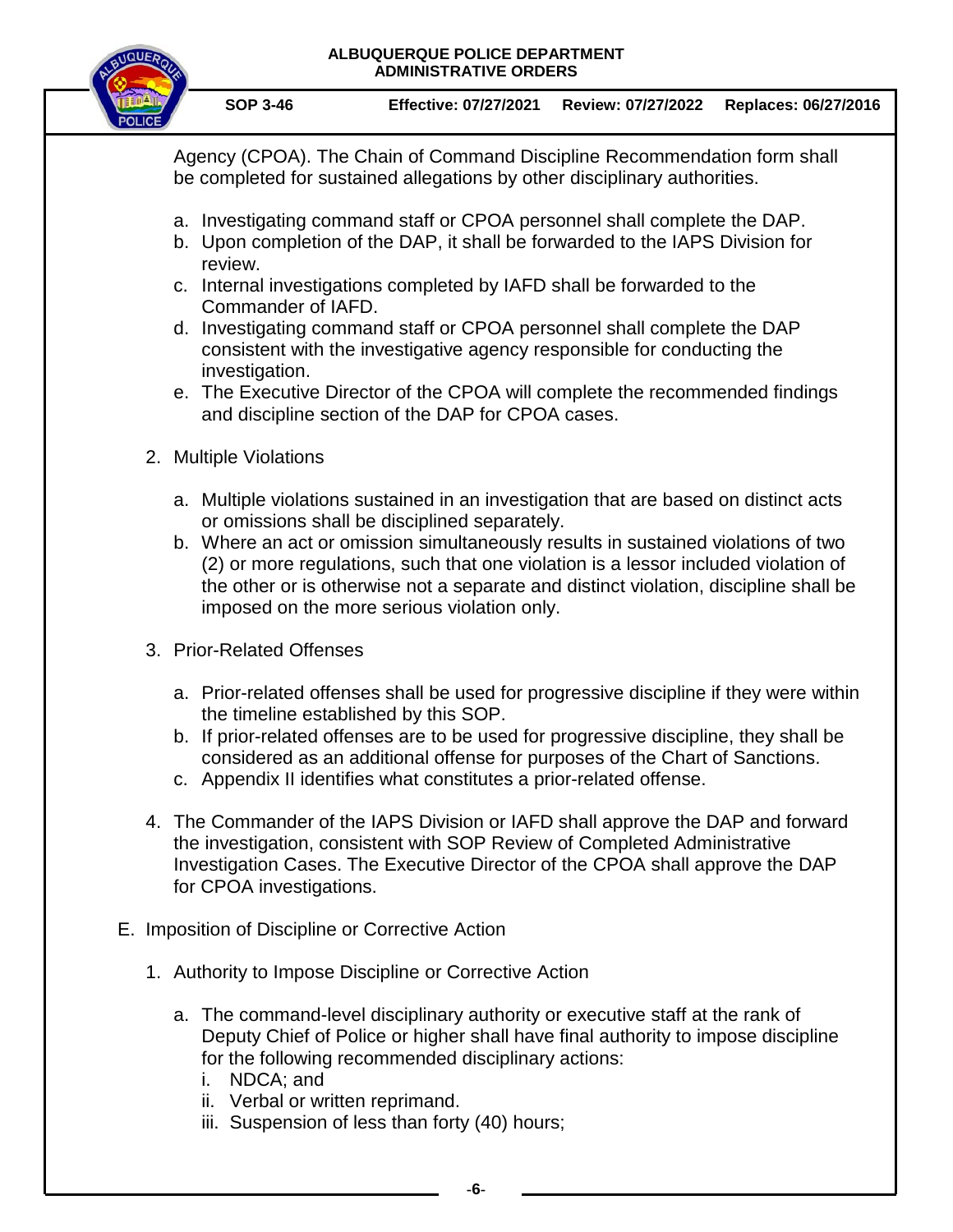

**SOP 3-46 Effective: 07/27/2021 Review: 07/27/2022 Replaces: 06/27/2016** 

- b. The Chief of Police or the Superintendent of Police Reform (Superintendent) shall have the final authority to impose discipline for the following recommended disciplinary actions:
	- i. Suspension of forty (40) hours or more;
	- ii. Demotion; and
	- iii. Dismissal from service.
- 2. Imposition of Discipline or Corrective Action
	- a. When determining the appropriate discipline, the disciplinary authority shall consider the presumptive level of discipline as set forth in the DAP, as well as the actual level of discipline recommended in the DAP. Thereafter, consistent with the requirements of this SOP, the disciplinary authority shall assess and consider the aggravating and mitigating circumstances, if applicable, in determining the appropriate level of discipline.
	- b. Executive staff shall articulate and document the basis for aggravating or mitigating circumstances when deviating from the range encompassed by the applicable maximum-presumptive-minimum levels of discipline set forth in the Chart of Sanctions.
		- i. The imposition of discipline that deviates from the maximum or minimum levels recommended in the DAP requires final approval from the Chief of Police or the Superintendent of Police Reform.
- 3. Pre-Determination Hearing (PDH)
	- a. PDH Notice
		- i. Upon determining that a complaint is sustained, and discipline that results in suspension may be issued, the Department shall send a PDH Notice to the employee. The PDH Notice is confidential and shall include:
			- 1. A statement of the alleged acts or omissions or other policy violation that constitutes the basis for the proposed discipline, including specific laws, rules, and SOPs that are alleged to have been violated;
			- 2. Any proposed disciplinary action to be taken; and
			- 3. The date, time, and place at which the hearing will be held.
		- ii. The PDH shall be delivered to the employee with the notification of the right to attend a meeting to provide a response.
		- iii. The employee may provide a written response or waive any response.
			- 1. The employee shall sign all copies to acknowledge receipt of the PDH Notice.
		- iv. Pre-Determination Notices are not required for oral and written reprimands.
		- v. The employee's supervisor shall provide a copy of the signed PDH Notice to the appropriate IA Division.
		- vi. Upon notification of proposed discipline consisting of a Letter of Reprimand or higher, Department personnel may review and/or obtain a copy of the relevant investigative case file material, consistent with SOP Internal Affairs Professional Standards (IAPS) Division.

**-7-**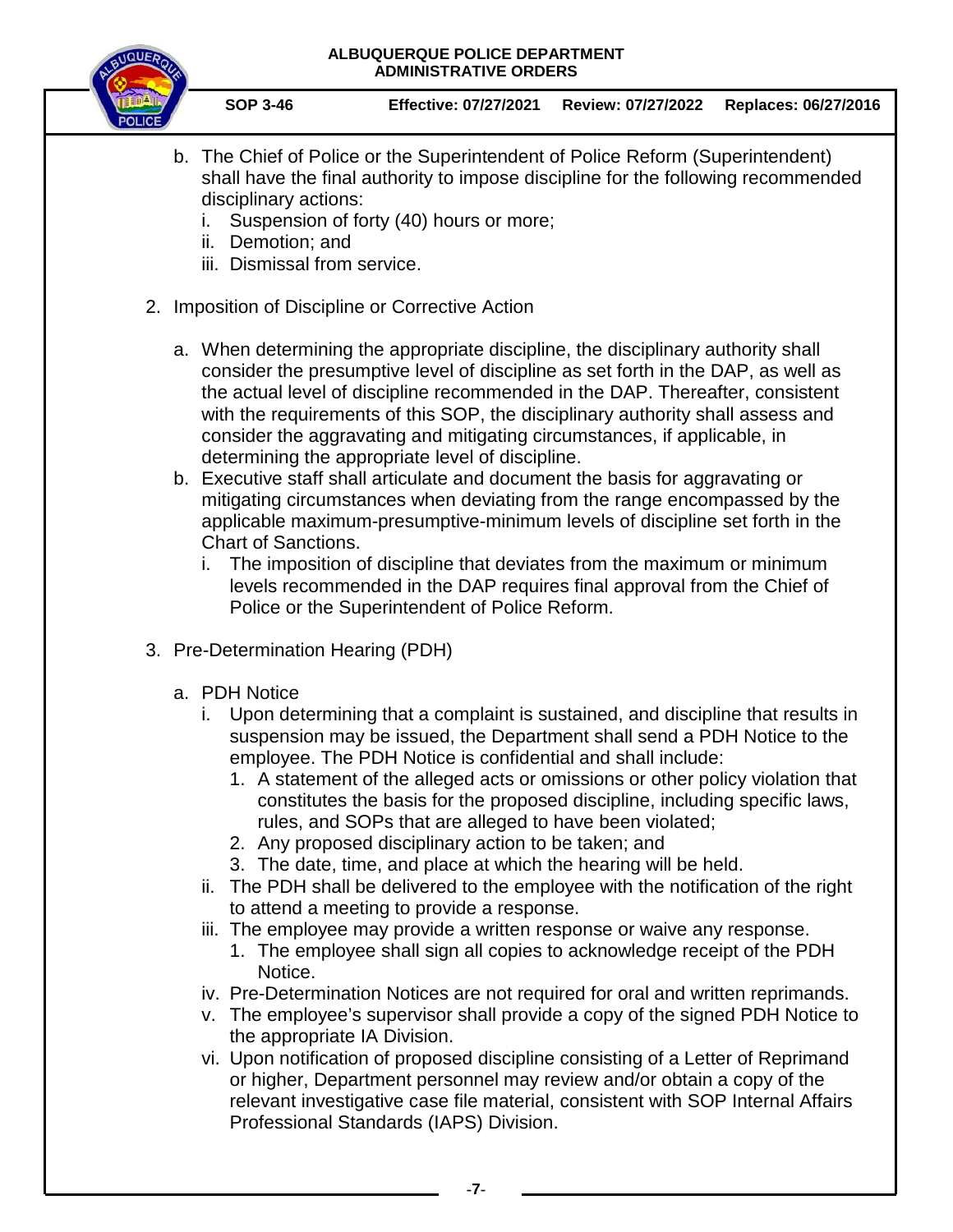

**SOP 3-46 Effective: 07/27/2021 Review: 07/27/2022 Replaces: 06/27/2016** 

- vii. All classified and non-probationary Department personnel facing suspension, demotion, or dismissal from service shall receive a PDH. viii.The PDH provides the employee an opportunity to present reasons, either in person or in writing, why the hearing officer should reduce, hold in abeyance, or not impose the proposed discipline. 1. Although facts may be presented, this is not a full evidentiary hearing and testimony of witnesses, other than the employee, shall not be allowed. ix. The Chief of Police, Superintendent, or their designee shall conduct the hearing for any suspension of forty (40) hours or more, demotion, or dismissal from service. x. A Deputy Chief of Police shall conduct the hearing for any suspension of less than forty (40) hours. xi. If final discipline results in suspension, demotion, or dismissal from service, IA Division personnel shall send to the Payroll Section a copy of the memorandum. xii. The employee may have up to two (2) representatives during the PDH. xiii.After the disciplinary authority has asked any questions during the PDH, the employee or employee's representatives shall be allowed a reasonable opportunity to respond to the allegations and proposed discipline. b. Final Decision Letter i. A final decision letter shall be sent to the employee. ii. The letter, signed by the Chief of Police or the Superintendent, Deputy Chief, Commander, or Division Manager, dependent upon the disciplinary severity, shall contain the following: 1. A statement of the policy violation, act(s) or omission(s) which is the basis for the final decision; 2. The section of the rules, laws, or procedures that was violated; 3. An explanation of the basis for the final disciplinary action, including the basis for any mitigating or aggravating circumstances or abeyance resulting in the final disciplinary action; 4. The date(s) the disciplinary action is to be effective; and 5. Notice of the right of the employee to appeal, if applicable. c. Final Decision Letter Signature Authority i. A final decision letter for disciplinary actions of less than forty (40) hours suspension may be signed by the Chief of Police or the Superintendent, Deputy Chief, Division Manager, or Commander. ii. A final decision letter for all disciplinary actions resulting in forty (40) hours or more, including demotions and terminations, shall be signed by the Chief of Police or the Superintendent. d. The final decision letter and other personnel documents shall be signed by the employee to acknowledge receipt only. Signature of the employee does not constitute agreement with the sustained findings or with the discipline, nor does it constitute an admission of wrongdoing. Copies of the final decision letter shall be distributed to the following:
	- i. The employee's chain of command;
	- ii. The Behavioral Sciences Section (BSS), if applicable;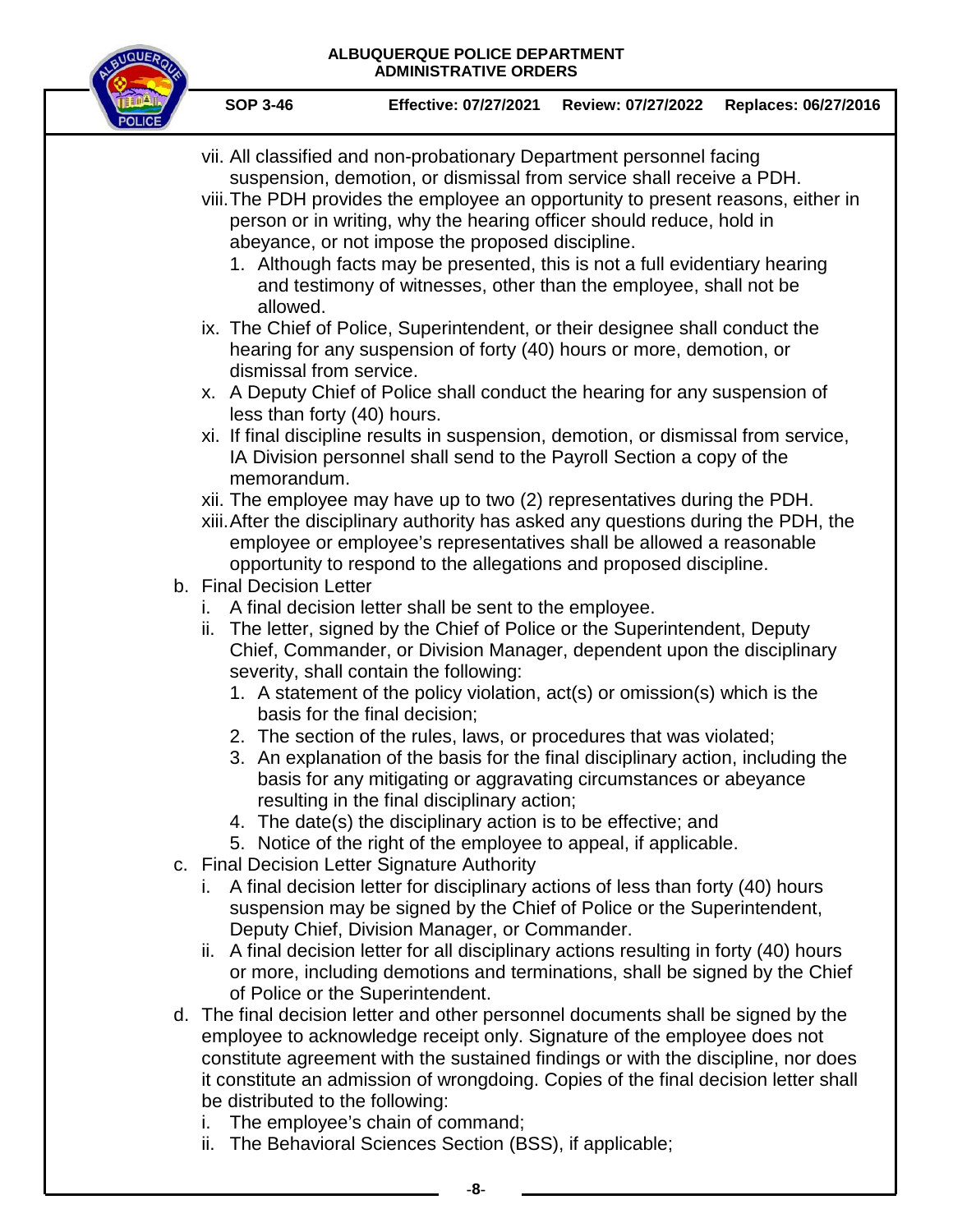

**SOP 3-46 Effective: 07/27/2021 Review: 07/27/2022 Replaces: 06/27/2016** 

- iii. The Payroll Section; and
- iv. The IA Division.
- e. The employee's supervisor shall ensure the employee complies with the disciplinary conditions.
- f. The supervisor shall make arrangements with the Payroll Section for the employee to sign any other necessary documents.
	- i. The employee shall be referred to the Insurance and Benefits Division of the City's Human Resources Department for information regarding conversion of benefits following termination.
	- ii. City Human Resources Department personnel will provide to all dismissed employees a statement as to the content of the employee's employment record relating to the dismissal.
- 4. Mandatory Reporting to the New Mexico Law Enforcement Academy (NMLEA)
	- a. The IAPS Division Commander shall inform the NMLEA Director within three (3) business days when sworn personnel or a telecommunicator is arrested or indicted on a felony charge.
	- b. The IAPS Division Commander shall inform the NMLEA Director within ninety (90) days after the initiation of an internal affairs review or otherwise having notice, of sworn personnel or telecommunicator having committed the following acts:
		- i. Being convicted or entering a plea of guilty or nolo contendere (no contest) to any felony charge;
		- ii. Being convicted or entering a plea of guilty or nolo contendere (no contest) to any federal or state law or local ordinance relating to aggravated assault, theft, driving while intoxicated, controlled substances, or other crime involving moral turpitude;
		- iii. Making false statements or giving false information to the Academy Division in connection with an application for admission/certification;
		- iv. Committing acts which indicate a lack of good moral character, or which constitute dishonesty or fraud, and which adversely affect one's ability to exercise their duties as a certified law enforcement officer;
		- v. In the case of sworn personnel, committing acts of violence or brutality which indicate that the officer has abused the authority granted to them as a commissioned law enforcement officer; and
		- vi. Committing acts which would be grounds for denial of an application for certification.
	- c. The IAPS Division Commander shall report these matters to the NMLEA Director, even if sworn personnel or telecommunicators resign.
- 5. Non-Disciplinary Corrective Action (NDCA)
	- a. The Commander approving an action of NDCA shall complete the Non-Disciplinary Corrective Action form and include the form with the DAP.
		- i. If mandatory training is required, the Commander shall also submit a Mandatory Training Request to the Academy Division.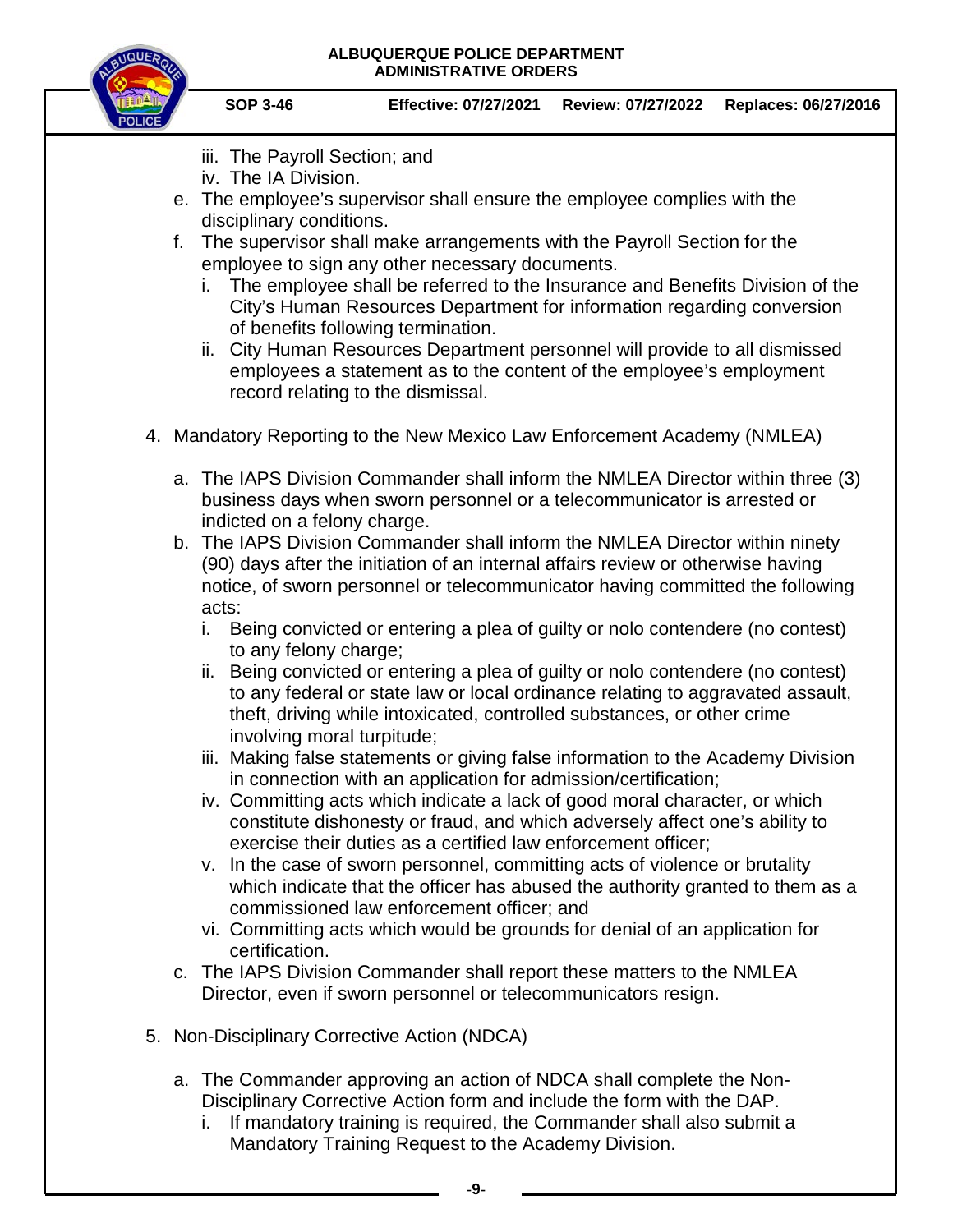

- 6. Suspensions Held in Abeyance
	- a. Discipline shall only be held in abeyance when the use of other provisions in this SOP and the Chart of Sanctions do not lead to a fair and consistent result.
	- b. Discipline shall not be held in abeyance longer than six (6) months, consistent with City of Albuquerque Personnel Rules and Regulations, Section 902.3.
	- c. When a final decision to discipline involves a suspension, the Chief of Police may elect to hold no more than twenty-five percent (25%) of the suspension in abeyance. Discipline shall not be held in abeyance for more than six (6) months.
		- i. At the completion of the abeyance period, if the employee has not had any further allegations of policy violations, the discipline held in abeyance shall expire.
		- ii. During the period of abeyance, if an employee has a sustained finding of a policy violation, the abeyance shall be revoked and all original discipline shall be imposed.
	- d. Abeyance is only appropriate in the following situations:
		- i. The employee accepted responsibility for their actions;
		- ii. The employee has no more than one (1) prior offense during the period in which the prior offense may be considered for progressive discipline; and
		- iii. Further offenses are unlikely to occur.
	- e. Abeyance is inappropriate in the following situations:
		- i. The employee refuses to admit any wrongdoing;
		- ii. Past attempts to correct behavior have been ineffective;
		- iii. The employee has served any suspension in the previous two (2) years;
		- iv. Violations find purposeful, physical harm resulted to an individual;
		- v. Violations find serious harm resulted to the reputations of the Department; or
		- vi. Where the conduct constituting the violation was planned or part of an ongoing scheme.
- 7. Demotion

**4**

- a. The Chief of Police or Superintendent may consider whether demotion is appropriate, where the discipline imposed includes a suspension of forty (40) or more hours.
- F. Expectations for Department Personnel on Suspension or Dismissal From Service
	- 1. During a suspension, Department personnel shall not wear any identifiable part of the official uniform.
	- 2. Upon dismissal from service, sworn personnel shall surrender their badge of office, their take-home vehicle, and all other Department property.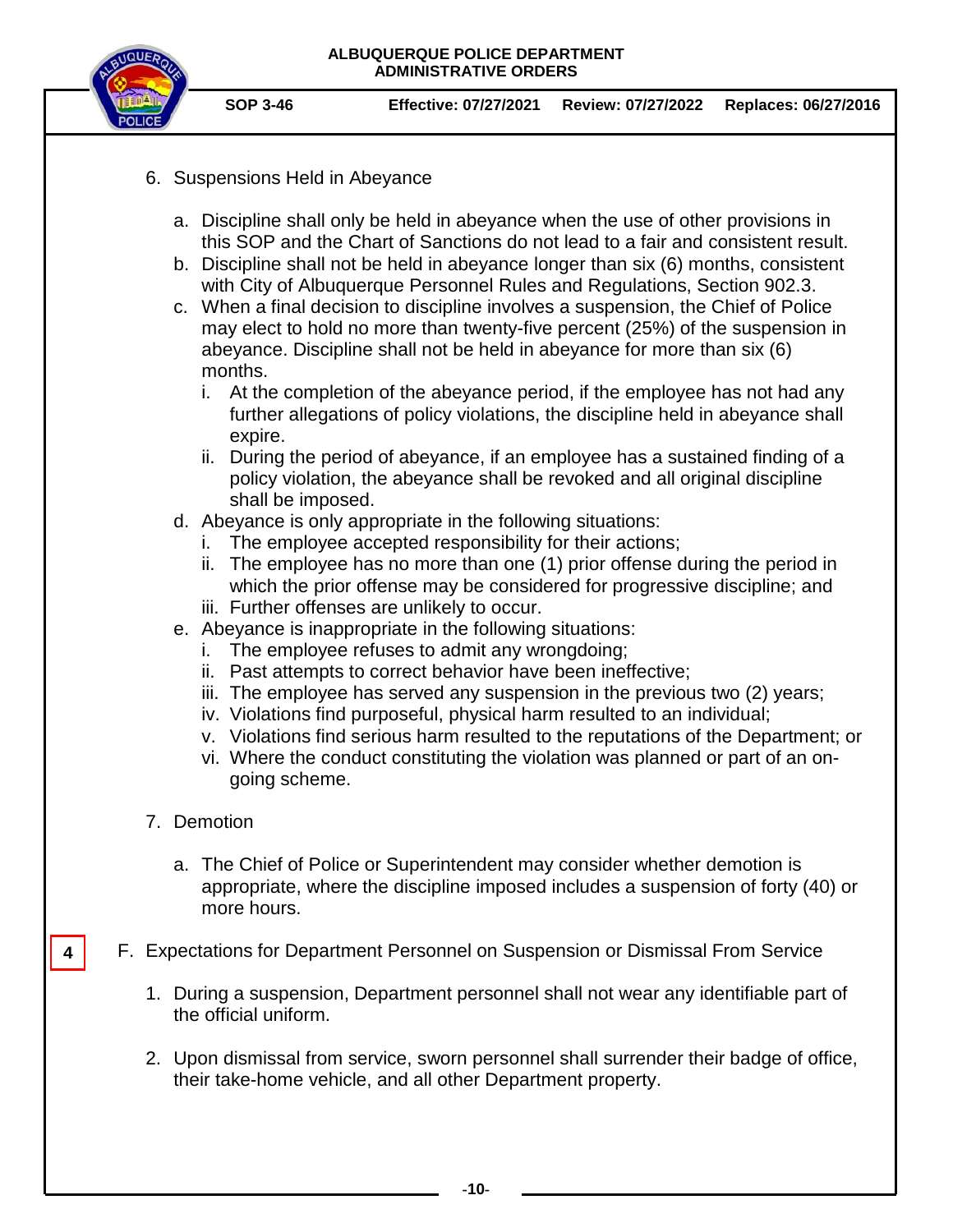

## **Appendix I: Chart of Sanctions**

The Chart of Sanctions below shall be used to determine the range of discipline that shall be imposed for a sustained violation of a Department policy. Use of the Chart of Sanctions and the DAP shall ensure both fair and consistent application of discipline across the Department.

Every sanction classification carries a minimum, presumptive, and maximum penalty. The presumptive level of discipline must first be considered and a level of discipline should be imposed within the range of the maximum-presumptive-minimum penalties unless the disciplinary authority finds substantial aggravating or mitigating circumstances that, in the interest of fairness and the best interests of the Department, and consistent with this SOP, warrant a downward or upward departure from the range. Aggravating and mitigating factors shall be articulated in the DAP or by the disciplinary authority before imposition of final discipline.

Misconduct that rises to the level of suspension shall result in a suspension of a full forty (40) hour workweek or incremental full workweeks (eighty (80) hours, one-hundred twenty (120) hours).

Min. = Minimum Discipline Pres. = Presumptive Discipline Max. = Maximum Discipline W.R. = Written Reprimand Hrs. = Hours of Suspension Dis. = Dismissal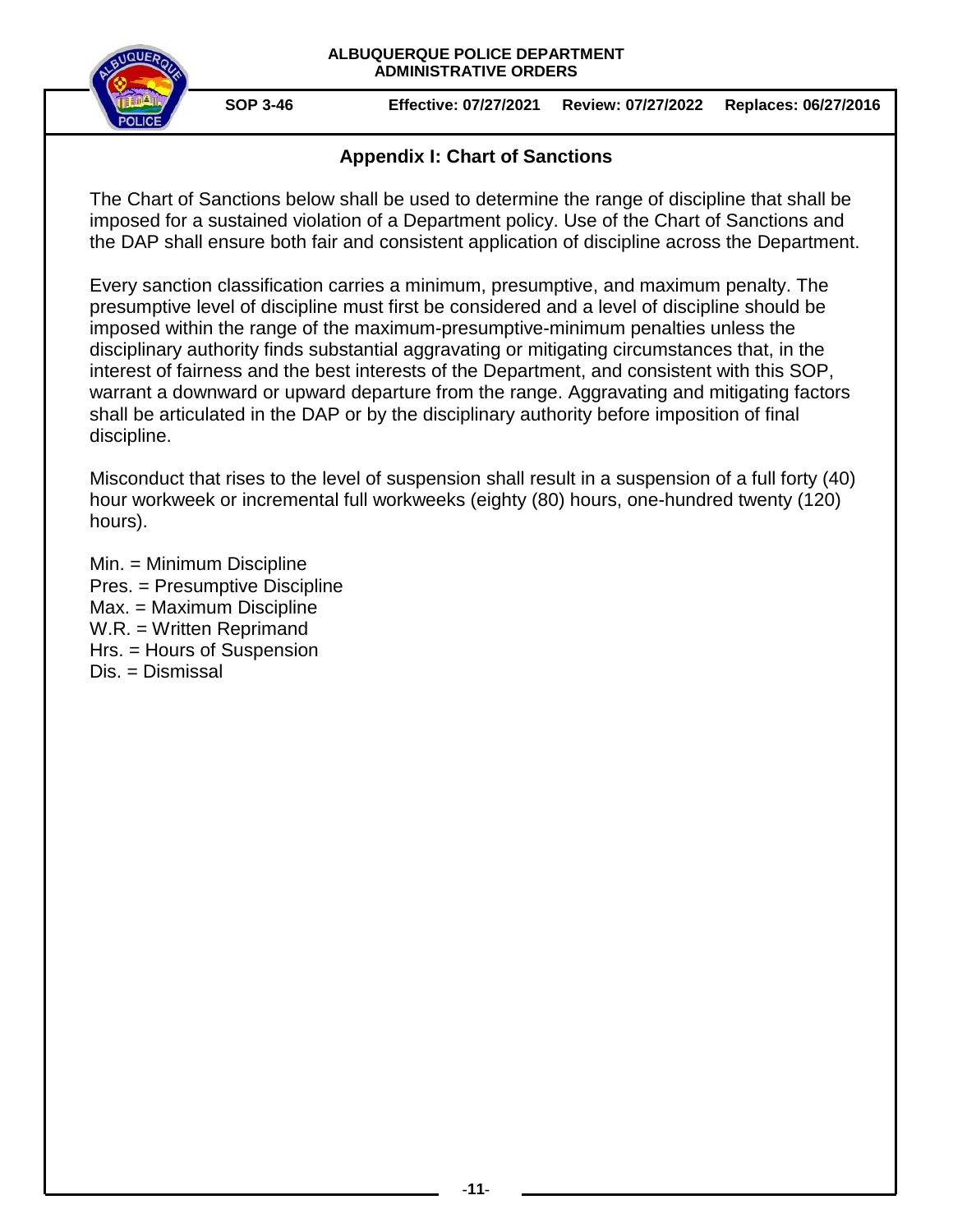

|                      | THEAT<br><b>POLICE</b> |                  |                     | <b>SOP 3-46</b> |           |              |                         |           | Effective: 07/27/2021 | Review: 07/27/2022 | Replaces: 06/27/2016 |
|----------------------|------------------------|------------------|---------------------|-----------------|-----------|--------------|-------------------------|-----------|-----------------------|--------------------|----------------------|
| Eighth Offense       |                        | <b>Dismissal</b> |                     |                 |           |              |                         |           |                       |                    |                      |
| Seventh Offense      | Max.<br>Pres.          | Dismissal        | Dismissal           |                 |           |              |                         |           |                       |                    |                      |
|                      | Min.                   | 120              |                     |                 |           |              |                         |           |                       |                    |                      |
| Sixth Offense        | Max.                   | ÖŚ.              |                     |                 |           |              |                         |           |                       |                    |                      |
|                      | Pres.                  | $120$ llis       | Dismissal           | Dismissal       |           |              |                         |           |                       |                    |                      |
|                      | М'n.                   | 80Hrs            | 120Hrs              |                 |           |              |                         |           |                       |                    |                      |
| Fifth Offense        | Max.                   | 80Hrs            | Di <mark>s</mark> . |                 |           |              |                         |           |                       |                    |                      |
|                      | Pres.                  | $40$ llis        | $120$ Hrs           | Dismissal       | Dismissal |              |                         |           |                       |                    |                      |
|                      | ΔÍΠ.                   | $24$ llis        | 80Hrs               | 120Hrs          |           |              |                         |           |                       |                    |                      |
|                      | Max.                   | $24$ Hrs         | 80Hrs               | 120Hrs          | Dismissal |              |                         |           |                       |                    |                      |
| Fourth Offense       | Pres.                  | 16Hrs            | 40Hrs               | 80Hrs           |           | Dismissal    |                         |           |                       |                    |                      |
|                      | Ńп.                    | 8llrs            | $24$ Hrs            | 40Hrs           | $120$ Hrs |              |                         |           |                       |                    |                      |
| <b>Third Offense</b> | Max.                   | 16HRs            | $24$ Hrs            | 80Hrs           | Dis.      |              |                         |           |                       |                    |                      |
|                      | Pres.                  | 8Hrs             | 16Hrs               | 40Hrs           | $120$ Hrs | Dismissal    | <b>Dismissa</b>         |           |                       |                    |                      |
|                      | М'n.                   | W.R.             | <b>BHrs</b>         | 24Hrs           | 80HRs     | $120$ Hrs    |                         |           |                       |                    |                      |
| Second Offense       | Max.                   | $rac{1}{2}$      | 16Hrs               | $24$ Hrs        | 120Hrs    | Dis.         | Dismissal               |           |                       |                    |                      |
|                      | Pres.                  | W.R.             | 8H <sub>IS</sub>    | 16Hrs           | 80Hrs     | $120$ Hrs    |                         |           |                       |                    |                      |
|                      | Min.                   |                  |                     | 8Hrs            | 40Hrs     | 80HRs        | $120$ Hrs               |           |                       |                    |                      |
| First Offense        | Max.                   | W.R.             | 8Hrs                | 16Hrs           | 80Hrs     | 120Hrs       | ÖŚ.                     |           |                       |                    |                      |
|                      | Pres.                  | V.R.             | W.R.                | 8Hrs            | 40Hrs     | 80Hrs        | $120$ Hrs               | Dismissal |                       |                    |                      |
|                      | М'n.                   | <b>NDCA</b>      | <b>NDCA</b>         | W.R.            | 16Hrs     | 40Hrs        | 80Hrs                   |           |                       |                    |                      |
| Class                | $\blacktriangleright$  | $\mathbf 0$      | S                   | 4               | S         | $\mathbf{z}$ | $\overline{\mathbf{v}}$ | $-12-$    |                       |                    |                      |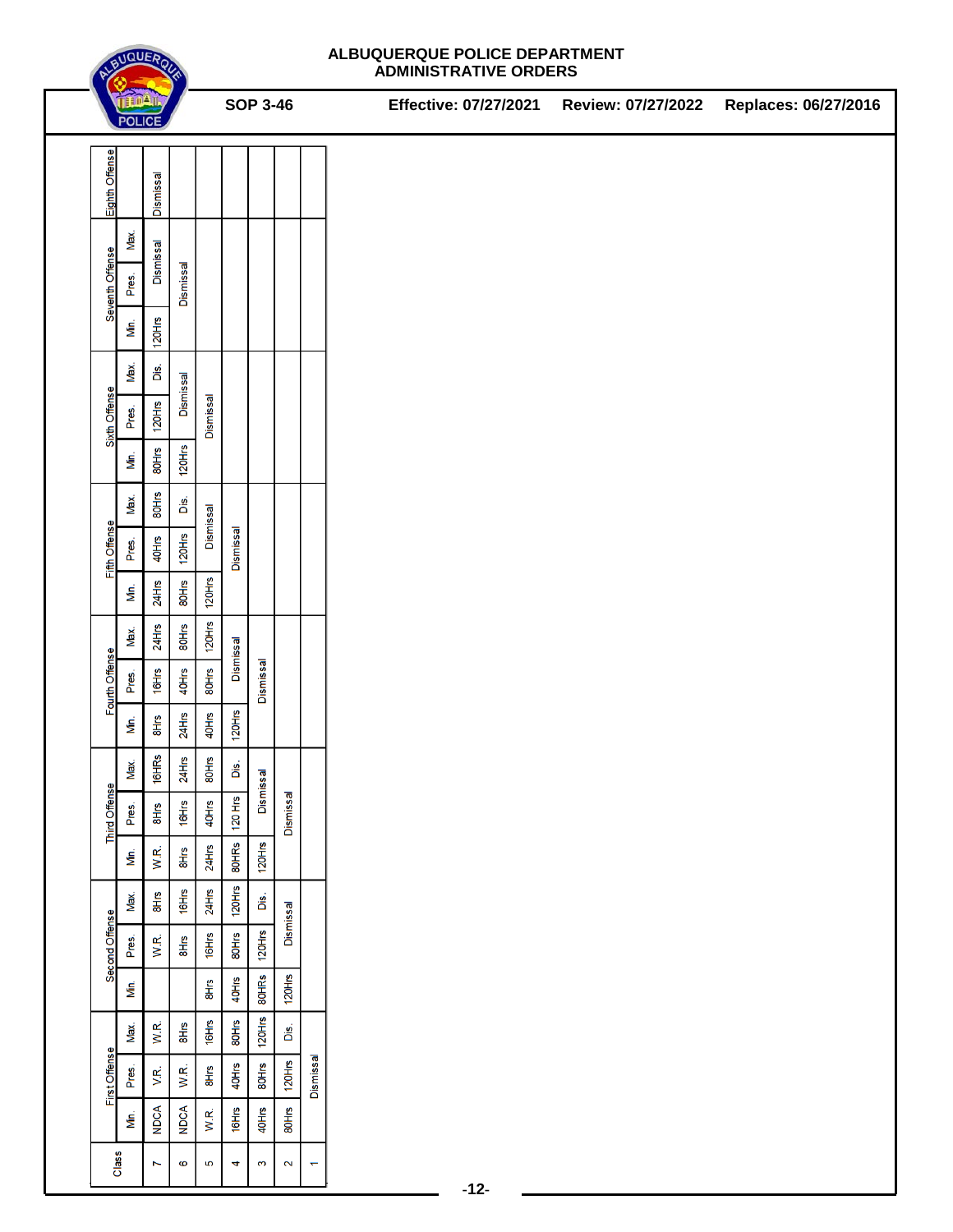

# **Appendix II: Prior-Related Offenses**

| <b>Category of</b><br><b>Violation</b> | Description: This is a non-exhaustive list; the IAPS Division<br>maintains the discretion to determine the category of a violation. |
|----------------------------------------|-------------------------------------------------------------------------------------------------------------------------------------|
| Attendance                             | Unauthorized leave<br>$\bullet$                                                                                                     |
|                                        | Missed court<br>$\bullet$                                                                                                           |
|                                        | Failing to report for duty<br>$\bullet$                                                                                             |
| Misconduct                             | Failure to activate/record a mandatory recording event<br>$\bullet$                                                                 |
|                                        | Out of policy use of force                                                                                                          |
|                                        | <b>Constitutional Violations</b><br>$\bullet$                                                                                       |
|                                        | Violation of the law                                                                                                                |
|                                        | Harassment/Discrimination/Retaliation<br>$\bullet$                                                                                  |
|                                        | Insubordination/failure to obey orders<br>$\bullet$                                                                                 |
|                                        | Social media policy violations<br>$\bullet$                                                                                         |
|                                        | Conduct-related CASA policy violations<br>$\bullet$                                                                                 |
|                                        | Insufficient supervisory review of use of force<br>٠                                                                                |
|                                        | Abuse of authority<br>$\bullet$                                                                                                     |
|                                        | Violation of substance abuse policy                                                                                                 |
|                                        | Failure to report alleged or potential misconduct<br>$\bullet$                                                                      |
|                                        | Lack of truthfulness<br>$\bullet$                                                                                                   |
|                                        | Fraud/fraudulent use of city time<br>$\bullet$                                                                                      |
|                                        | Failure to meet conditions of employment; maintain                                                                                  |
|                                        | certifications                                                                                                                      |
|                                        | Non-permitted political activity                                                                                                    |
|                                        | Improper dissemination or handling of confidential information<br>$\bullet$                                                         |
|                                        | Failure to request ECIT/CIT/MCT when required by policy<br>$\bullet$                                                                |
|                                        | Theft or intentional destruction of Department/co-workers'<br>property                                                              |
|                                        | Violation of the pursuit or tire deflation device policy<br>$\bullet$                                                               |
|                                        | Failure to call emergency medical services/render aid<br>$\bullet$                                                                  |
|                                        | Failure to supervise/ Insufficient supervision<br>$\bullet$                                                                         |
| Performance                            | Late or incomplete reports<br>$\bullet$                                                                                             |
|                                        | <b>Missed deadlines</b>                                                                                                             |
|                                        | Profanity/derogatory language                                                                                                       |
|                                        | Not being prepared or equipped for duty                                                                                             |
|                                        | Refusing to furnish name upon request                                                                                               |
|                                        | Line inspection                                                                                                                     |
|                                        | Failure to upload OBRD; failure to charge OBRD                                                                                      |
|                                        | Driving violations                                                                                                                  |
|                                        | Uniform and grooming standards                                                                                                      |
|                                        | Improperly tagging evidence                                                                                                         |
|                                        | Improper radio use/etiquette                                                                                                        |
|                                        | Failure to collect necessary information                                                                                            |
|                                        | Incompetence-related violations                                                                                                     |
|                                        | Negligent damage to Department policy                                                                                               |